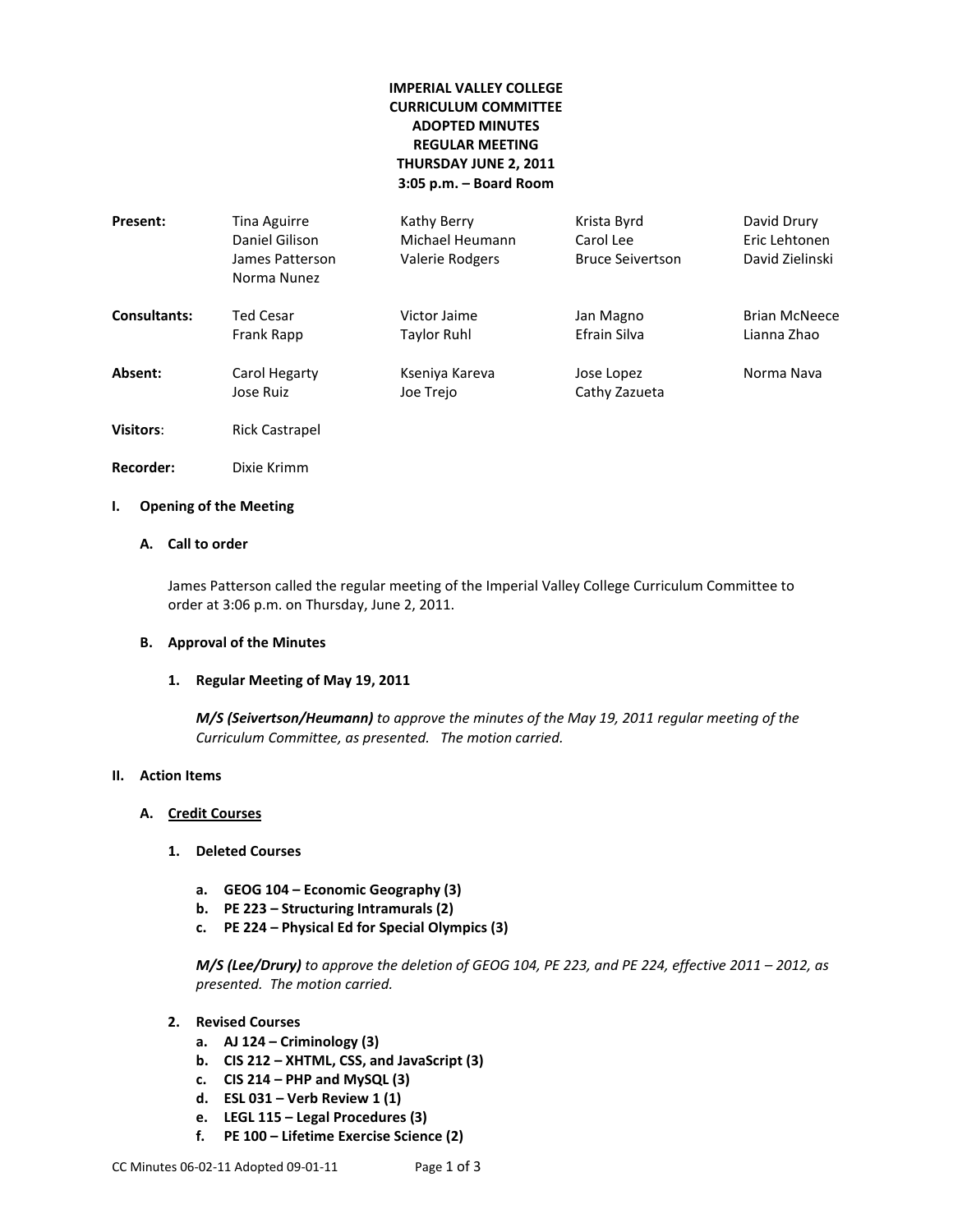- **g. PE 102 – Physical Fitness (1)**
- **h. PE 103 – Physical Fitness – Women (1)**
- **i. PE 104 – Weight Training (1)**
- **j. PE 111 – Aerobics – Step (1)**
- **k. PE 112 – Basketball – Men (1)**
- **l. PE 113 – Basketball – Women (1)**
- **m. PE 120 – Softball (1)**
- **n. PE 126 – Tennis (1)**
- **o. PE 127 – Tennis – Advanced (1)**
- **p. PE 128 – Volleyball (1)**
- **q. PE 129 – Volleyball – Advanced (1)**
- **r. PE 140 – Baseball – Advanced (1)**
- **s. PE 141 – Softball – Women (1)**
- **t. PE 143 – Advanced Basketball – Men (1)**
- **u. PE 170 – Beginning Bowling (1)**
- **v. PE 171 – Intermediate Bowling (1)**
- **w. PE 172 – Advanced Bowling (1)**
- **x. PE 211 – Physical Ed in the Elementary School (3)**
- **y. PE 221 – Psychology of Coaching (2)**
- **z. PE 222 – Sports Officiating (3)**
- **aa. SOC 124 – Criminology (3)**
- **bb. VN 114 – Pharmacology I (1.5)**
- **cc. VN 124 – Pharmacology II (2)**

*M/S (Aguirre/Drury) to approve the addition of Student Learning Outcomes and assignments and update to textbooks for the above courses, as presented, effective 2011-2012. The motion carried.*

#### **dd. ENGL 101 – Composition and Rhetoric (3)**

*M/S (Seivertson/Rodgers) to approve the addition of ENGL 010 (English Composition – Accelerated) as a prerequisite for ENGL 101, as presented, effective 2011-2012. The motion carried.*

#### **B. Majors and Certificates**

#### **1. Inactive Major and Certificate**

**a. Disability Services Technician Major and Certificate**

*M/S (Aguirre/Seivertson) to approve the inactivation of the Disability Services Technician Major and Certificate, for a three year period, effective 2011 - 2012, as presented. The motion carried.*

#### **III. Discussion Items**

#### **A. Non Credit Courses**

The list of active noncredit courses was presented for discussion. Kathy Berry suggested that beginning in fall divisions should review the courses and delete any noncredit courses that are not being offered. Discussion continued regarding the scheduling of noncredit classes. This issue will be brought back to the committee in the fall.